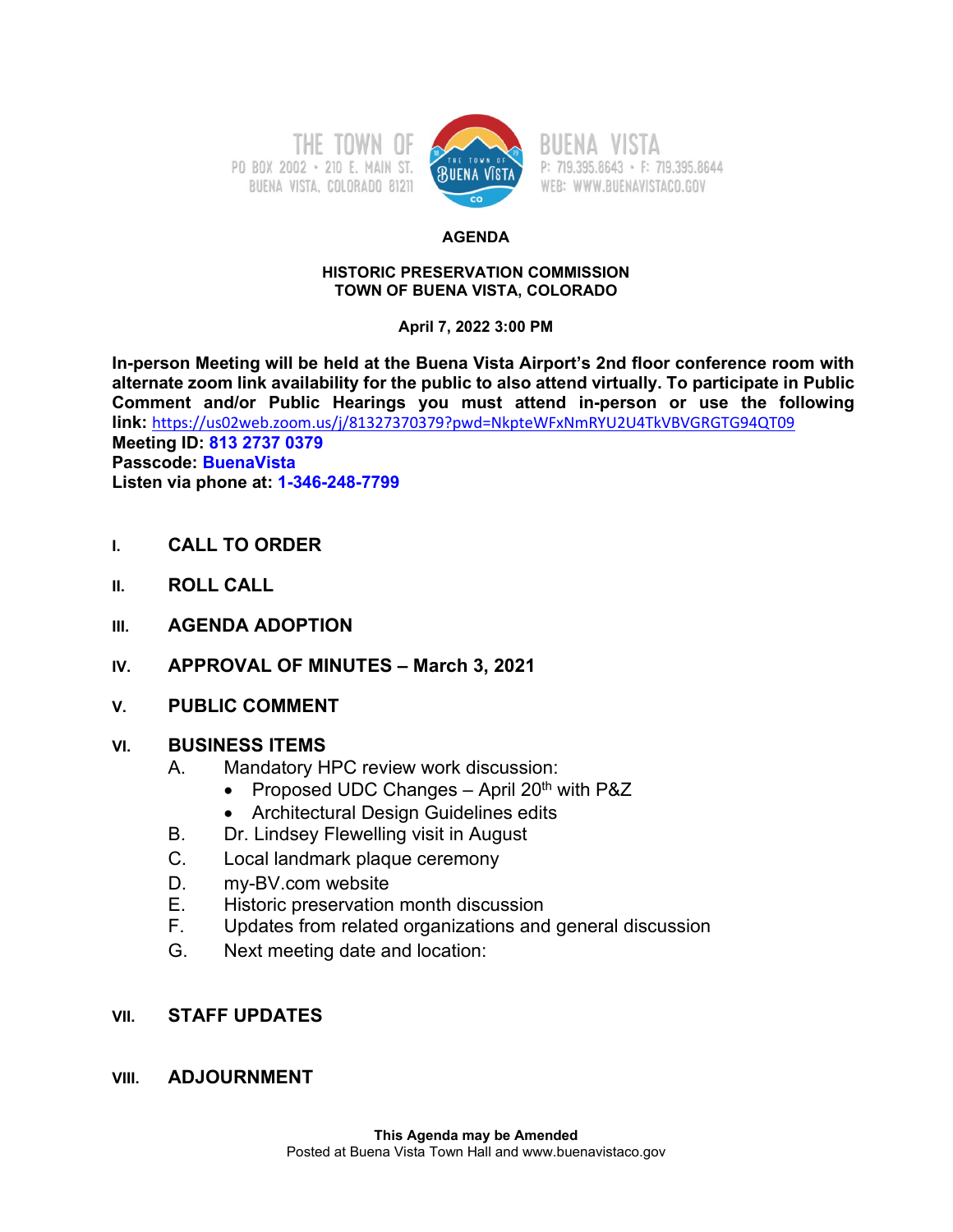# Proposed UDC Amendments for HPC

April, 2022

Blue signifies new UDC language. Red signifies UDC deletions.

# Section 16.02.2.4.4 – new subsection B (make existing subsection  $\textdegree B\textdegree$  into subsection "C"):

# 2.4.4. Mixed-Use Main Street District (MU-MS).

A. Purpose. The MU-MS district is intended to allow for a vertical or horizontal mix of residential and commercial land uses except single-family dwellings along East Main Street in downtown Buena Vista, and other "main street" developments throughout the Town. The district is intended to maintain a vibrant downtown with shopping opportunities, offices, entertainm ent, lodging, and civic uses. The MU-MS district is intended for predominantly vertical mixed-use (commercial on first floor and other commercial or residential above), with occasional horizontal mixed-use. The MU-MS district places an emphasis on an active street presence with appropriate character and form.

B . Exterior alterations to an existing building, alterations affecting a party wall between units in an existing building or between existing buildings, a change in use of an existing building, or new construction in the MU-MS district shall be subject to provisions of Title 19 of this Code.

#### **BC. MU-MS District Dimensional Standards.**

# Article 16.04, new subsection 16.04.4.9 – Certain development activities in the MU-MS District

Sec. 4.8. - Water supply.

*[16.04.4.8.1 A, B, C…]*

#### Sec. 4.9. - Certain Development Activities in the MU-MS District

Notwithstanding the requirem ents in this Article, exterior alterations to an existing building, alterations affecting a party wall between units in an existing building or between existing buildings, a change in use of an existing building, or new construction in the MU-MS district shall be subject to provisions of Title 19 of this Code.

#### ARTICLE 16.05 - Dedications and Fee-In-Lieu Requirements[2]

*[16.05.1…]*